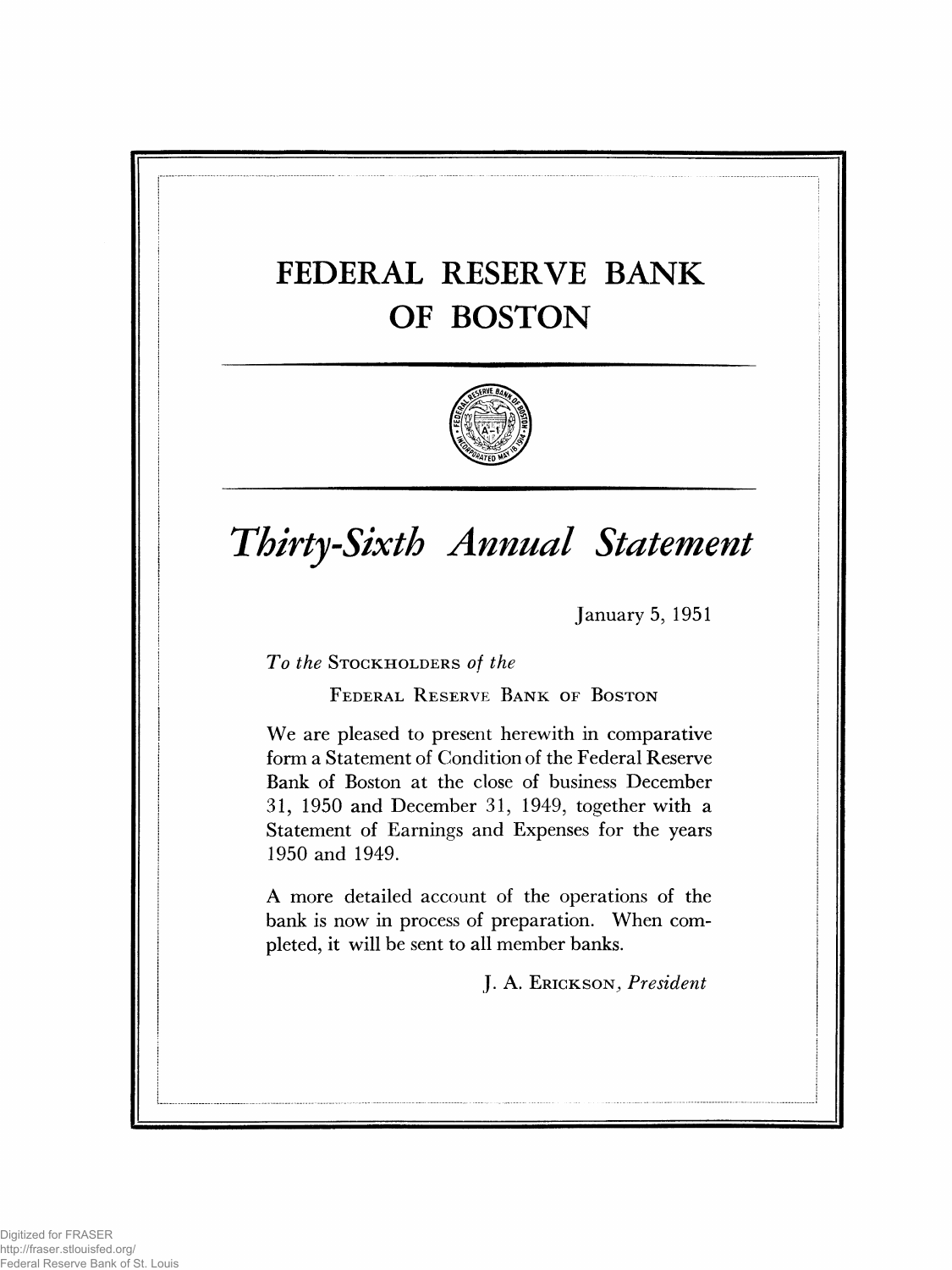## **COMPARATIVE STATEMENT OF CONDITION**

| ASSETS                                                      | December 31, 1950                                                | December 31, 1949                                              |
|-------------------------------------------------------------|------------------------------------------------------------------|----------------------------------------------------------------|
| Redemption Fund for Federal Reserve Notes                   | 792,127,512.64<br>\$<br>53,980,864.47                            | 865, 182, 941.50<br>\$<br>51,417,533.01                        |
| TOTAL GOLD CERTIFICATE RESERVES                             | 846, 108, 377. 11<br>\$                                          | 916,600,474.51<br>$\mathbf{\$}$                                |
|                                                             | 28,089,191.46                                                    | 26,366,771.51                                                  |
|                                                             | 874, 197, 568. 57<br>$\mathbf{\$}$                               | \$942,967,246.02                                               |
| U. S. Government Securities-System Account                  | 125,000.00<br>1,428,745,000.00                                   | 5,618,500.00<br>1,302,811,000.00                               |
| TOTAL LOANS AND SECURITIES                                  | \$1,428,870,000.00                                               | \$1,308,429,500.00                                             |
| <b>Federal Reserve Notes of Other Federal Reserve Banks</b> | 6,500,500.00<br>324, 107, 137.64<br>1,073,284.00<br>8,367,205.62 | 7,982,000.00<br>225,097,534.97<br>1,129,116.00<br>7,143,833.78 |
|                                                             | \$2,643,115,695.83                                               | \$2,492,749,230.77                                             |
| <b>LIABILITIES</b>                                          |                                                                  |                                                                |
| Federal Reserve Notes in Actual Circulation<br>Deposits     | \$1,423,788,055.00                                               | \$1,397,144,130.00                                             |
| Member Bank Reserve Accounts                                | 783,607,738.07                                                   | 711,481,612.41                                                 |
|                                                             | 78,288,078.69<br>55,925,100.00                                   | 69,945,554.75<br>47,917,800.00                                 |
| Other                                                       | 7,235,091.28                                                     | 7,751,197.72                                                   |
|                                                             | 925,056,008.04<br>$\mathbf{\$}$                                  | 837,096,164.88<br>\$                                           |
|                                                             | 238,366,906.83<br>813,236.79                                     | 204,434,354.20<br>717,410.41                                   |
|                                                             | \$2,588,024,206.66                                               | \$2,439,392,059.49                                             |
| <b>CAPITAL ACCOUNTS</b>                                     |                                                                  |                                                                |
|                                                             | 12,223,100.00<br>\$                                              | 12,001,900.00<br>\$                                            |
|                                                             | 32,245,670.05<br>3,010,527.20                                    | 30,778,153.39                                                  |
|                                                             | 7,612,191.92                                                     | 3,010,527.20<br>7,566,590.69                                   |
|                                                             | \$<br>55,091,489.17                                              | \$<br>53, 357, 171. 28                                         |
| TOTAL LIABILITIES AND CAPITAL ACCOUNTS                      | \$2,643,115,695.83                                               | \$2,492,749,230.77                                             |
|                                                             |                                                                  |                                                                |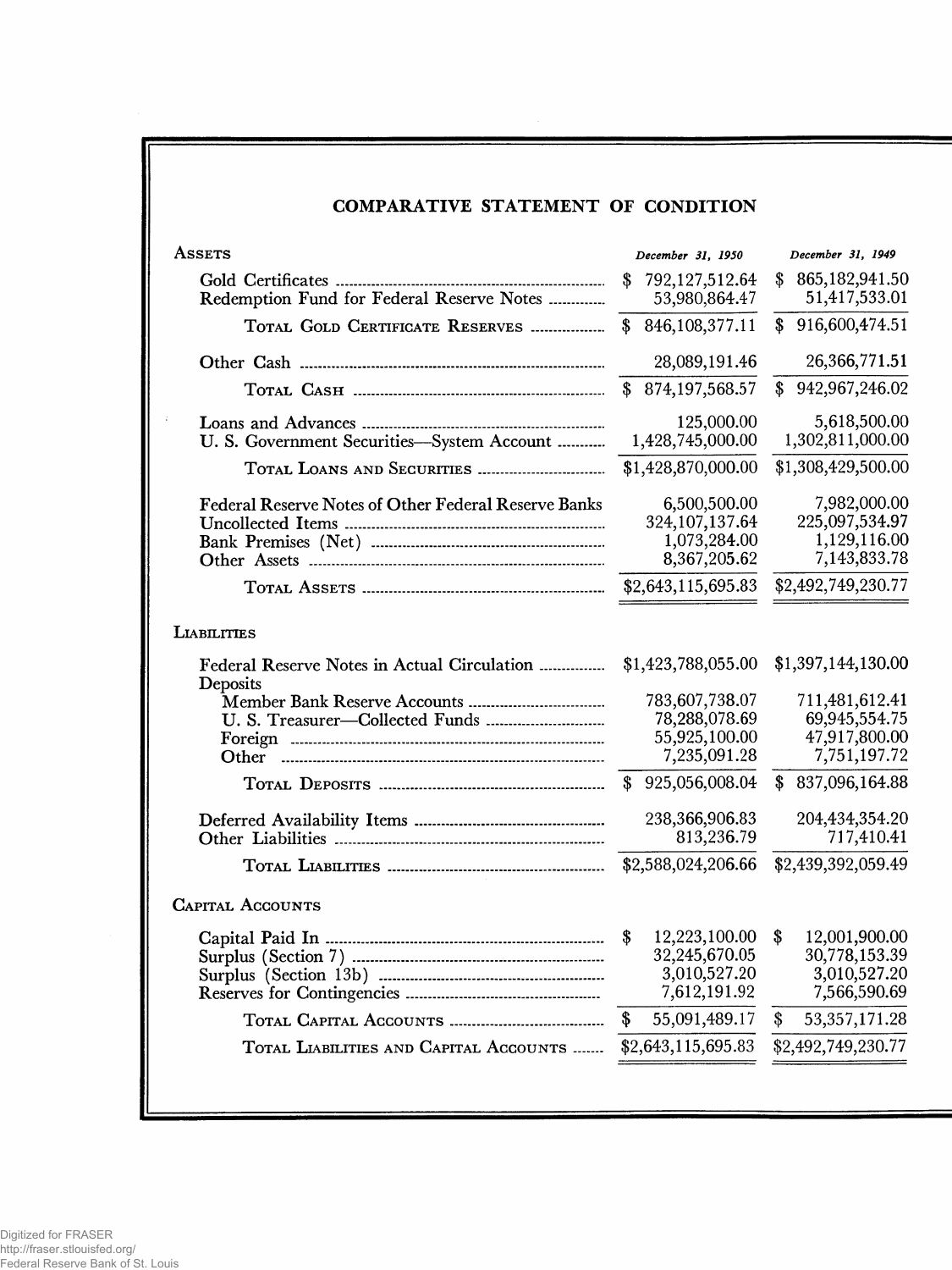## COMPARATIVE STATEMENT OF EARNINGS AND EXPENSES

| <b>CURRENT EARNINGS</b>                                                  | 1950                              | 1949                                    |
|--------------------------------------------------------------------------|-----------------------------------|-----------------------------------------|
|                                                                          | 84,001.03<br>\$<br>22,278.83<br>0 | \$<br>71,438.51<br>109,725.97<br>450.98 |
| U. S. Government Securities -                                            | \$18,806,327.16<br>20,086.59      | \$21,419,245.23<br>10,348.11            |
|                                                                          | \$18,932,693.61                   | \$21,611,208.80                         |
|                                                                          | \$5,859,868.10                    | \$5,472,544.82                          |
|                                                                          | \$13,072,825.51                   | \$16,138,663.98                         |
| NET ADDITION TO CURRENT NET EARNINGS                                     | \$2,376,705.12                    | \$1,596,100.66                          |
|                                                                          | \$15,449,530.63                   | \$17,734,764.64                         |
| <b>OTHER DEDUCTIONS</b>                                                  |                                   |                                         |
|                                                                          | 47,676.42                         | \$2,733,909.95                          |
| Paid to U.S. Treasury<br>(Interest on Outstanding Federal Reserve Notes) | 13,206,117.24                     | 12,877,827.41                           |
|                                                                          | \$13,253,793.66                   | \$15,611,737.36                         |
| Net Earnings after Reserves and Payment to U.S. Treasury \$ 2,195,736.97 |                                   | \$2,123,027.28                          |
| <b>DISTRIBUTION OF NET EARNINGS</b>                                      |                                   |                                         |
|                                                                          | 728,220.31<br>\$<br>1,467,516.66  | \$<br>692,023.04<br>1,431,004.24        |
|                                                                          |                                   | \$2,195,736.97 \$2,123,027.28           |
| SURPLUS (Section 7)                                                      |                                   |                                         |
| Surplus January 1                                                        | \$30,778,153.39<br>1,467,516.66   | \$29,347,149.15<br>1,431,004.24         |
|                                                                          | \$32,245,670.05                   | \$30,778,153.39                         |